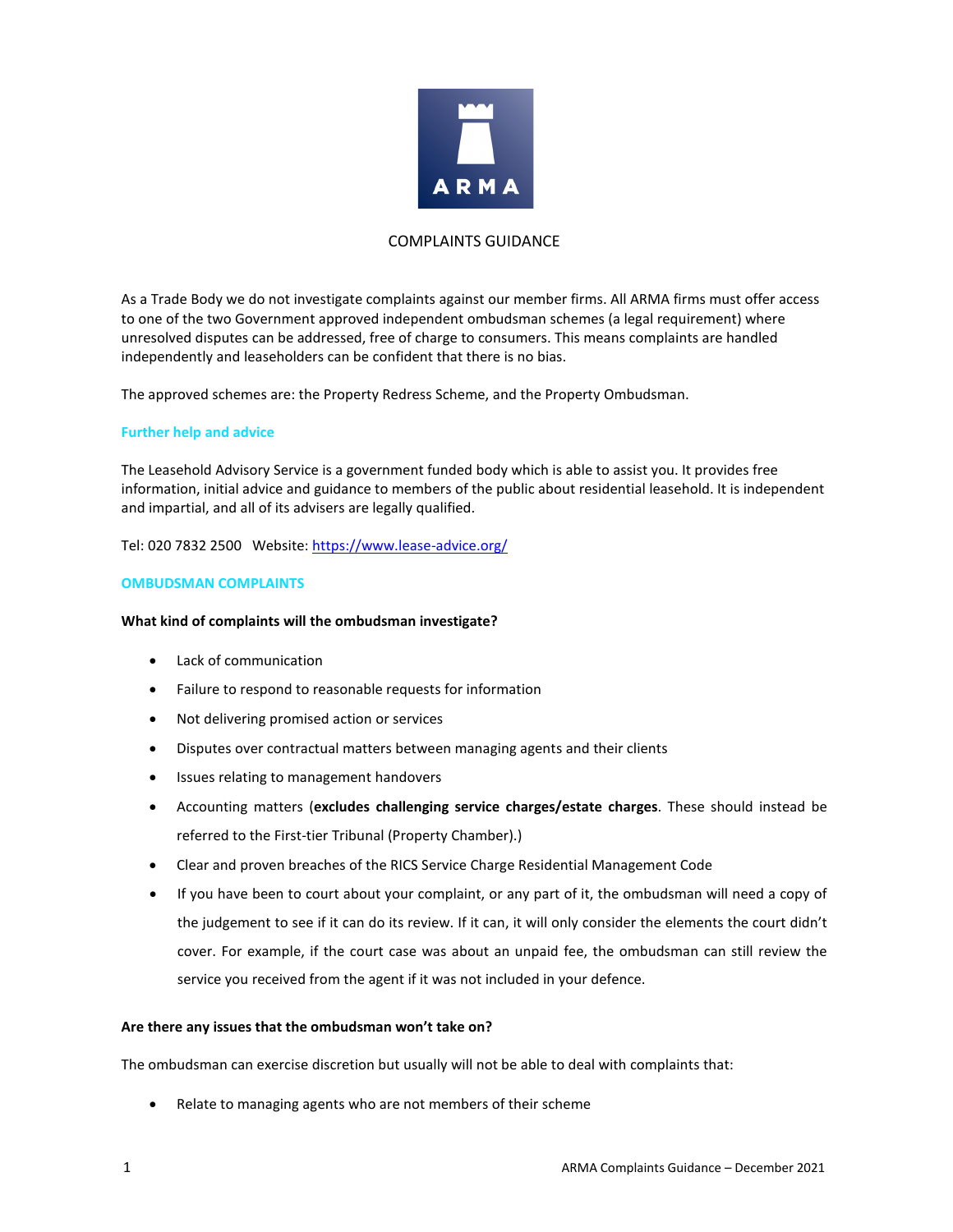- Have not exhausted the eight-week period through the member's in-house complaints procedure (and, where appropriate, independent mediation if it has been offered)
- Relate to property owned or controlled by a residents' management company where the member can demonstrate the board of directors are content with its services - although any instructions from this board must have been lawful and proper.
- Require the interpretation of leases where the parties to a lease are in dispute over such interpretation
- Relate to insurance issues that fall under the jurisdiction of the Financial Conduct Authority
- Are sub-judice
- Are subject to the jurisdiction of the Courts or Tribunals on matters of fact, reasonableness, financial recovery or compensation
- **Service charges/estate charges/ground rent/administration charges** If your issues relate to any of these matters (including reasonableness of expenses paid from service charges and whether these can be charged to leaseholders) these are usually only suitable for referral to the First-tier Tribunal (Property Chamber). You may find it helpful to visit their website for further information: [www.justice.gov.uk/tribunals/residential-property.](http://www.justice.gov.uk/tribunals/residential-property)

# **What if my complaint is not suitable for referral to the ombudsman?**

The Leasehold Advisory Service will be able to assist you with further guidance and advice. Tel: 020 7832 2500. Website[: https://www.lease-advice.org/.](https://www.lease-advice.org/)

## **BEFORE YOU COMPLAIN**

It is worth confirming who the landlord is and who has overall responsibility for the management of your property. If it is a Residents' Management Company (RMC) or a Right to Manage Company (RTM), then you should take up any issue with the directors of the RMC or RTM first, in most cases. It will help in the long run if you are able to demonstrate that the directors support the complaint.

## **HOW TO MAKE A COMPLAINT**

Please note the process covered in Step 1 and Step 2 below refer to Ombudsman complaints only.

# **STEP 1: Follow the member's in-house complaints procedure**

If you are not happy with the service you have received from an ARMA member then you should first of all ask for a copy of their in-house complaints procedure.

Complaints are then required to be dealt with internally by the member firm either by their complaints department or a designated individual. How this will be dealt with, and the time scales, will be detailed in their in-house complaints procedure.

Members have eight weeks to resolve the complaint under the ombudsman rules. The ombudsman will only investigate complaints which have initially gone through the member's own in-house complaints procedure, so it is important to undertake this in the first instance.

It is a condition of ARMA membership that firms must have a published complaints procedure and make it available when requested. If your managing agent is refusing to provide their complaints procedure, then you should contact ARMA by emailing us at [info@arma.org.uk.](mailto:info@arma.org.uk) Alternatively, you may go directly to the relevant ombudsman.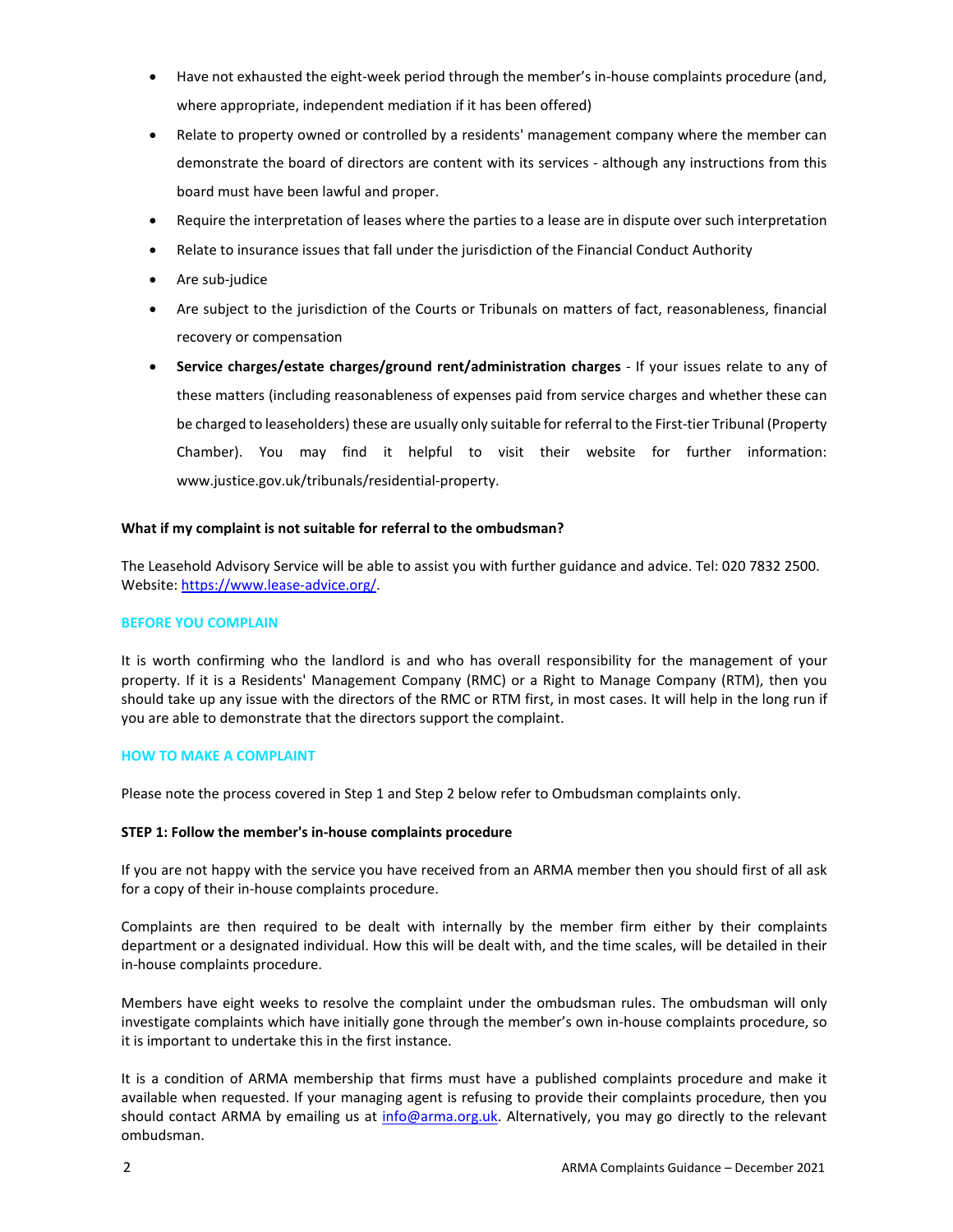## **STEP 2: Go to the member's ombudsman**

If the member fails to address or resolve the issues within the eight-week period, then you should contact the member's ombudsman.

If the dispute is "deadlocked" (i.e. the agent has issued their final decision or confirmed in writing that they will not deal with the matter further) the complaint can be taken directly to the ombudsman at that time, although still within the eight-week period. From receipt of the agent's final decision/deadlock letter, a period of 12 months is allowed for the dispute to be taken to the ombudsman/redress scheme.

# **How can I find out which ombudsman my managing agent is signed up to?**

This should be made clear on the member's complaints procedure. If not, you can find out by visiting our [search for a member page](https://arma.org.uk/leaseholders/search-for-a-member) and looking up your managing agent. This will detail which ombudsman scheme they are registered with. Members may belong to one of two ombudsman schemes detailed below:

The Property Ombudsman Limited (TPO) Milford House 43-55 Milford Street Salisbury SP1 2BP 01722 333306 [admin@tpos.co.uk](mailto:admin@tpos.co.uk) [www.tpos.co.uk](http://www.tpos.co.uk/)

Property Redress Scheme (PRS) Ground Floor, Kingmaker House Station Road New Barnet Hertfordshire EN5 1NZ Tel: 0333 321 9418 [info@theprs.co.uk](mailto:info@theprs.co.uk) [www.theprs.co.uk](http://www.theprs.co.uk/)

## **What action will ARMA take?**

The Secretariat of ARMA is not in a position to resolve complaints about Members directly. Complaints about Members will be dealt with by the Association of Residential Managing Agents (ARMA) Independent Adjudication Service ("the Scheme").

The Scheme is administered by the Centre for Effective Dispute Resolution ("CEDR"). The Scheme provides an informal and independent way of adjudicating complaints made against Members or Associates of ARMA by a Complainant by way of a non-binding adjudication process. The adjudication will be undertaken by an independent adjudicator appointed by CEDR from its Adjudication Panel.

The appointed Adjudicator will make a decision on the complaint by considering the information received from the Complainant and from the Member. This decision will be either to make one or more recommendations that the ARMA Complaints Committee take action in relation to the Member or to make no recommendation. The recommendations the Adjudicator can make are limited to:

- A letter of apology;
- Training to be undertaken by the Member;
- That the Member is suspended from ARMA for a specified period of time;
- That the Member is expelled from ARMA.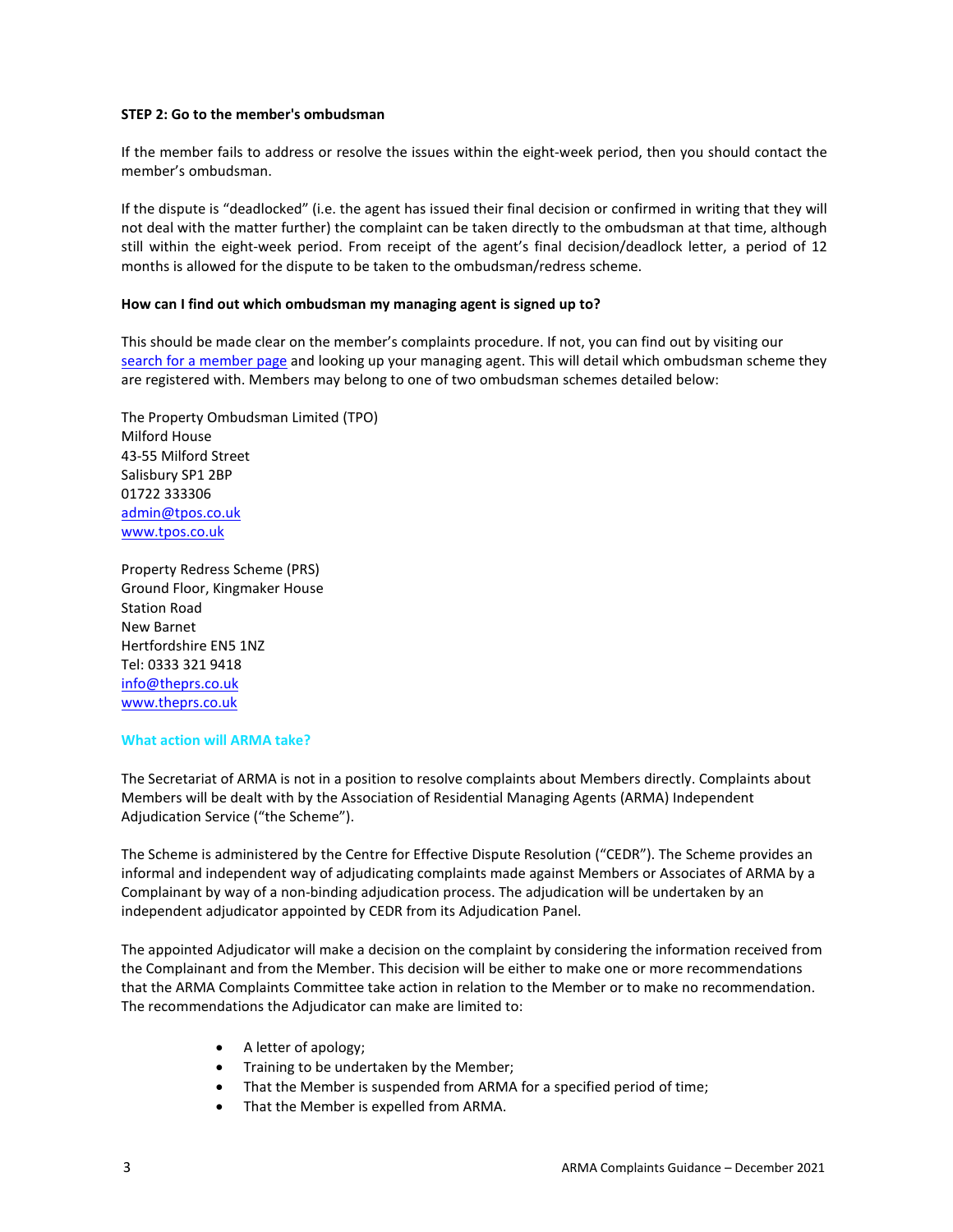Please note that the Adjudicator's role is to decide whether or not the Member has breached ARMA's Rules, and if so, whether it is appropriate to recommend disciplinary action.

The Adjudicator cannot recommend that you receive any direct remedy such as compensation. Further, the Adjudicator cannot reconsider any decision made by an Ombudsman, the Court, or other dispute resolution procedure.

## **When can a complaint be brought to the Scheme?**

- a) You must have complained formally to the Member and attempted to resolve your complaint in accordance with this ARMA Complaints Guidance;
- b) Any and all appropriate independent cases and investigations in respect of your complaint, whether or not such cases or investigations have been initiated, must have been exhausted, including any ongoing cases and investigations by:
	- the Ombudsman (The Property Ombudsman or Property Redress Scheme);
	- the First-tier Tribunal (Property Chamber);
	- the Court;
	- the Police; and
	- other authorities e.g.: (i) Health & Safety Executive; (ii) Environment Agency; (iii) Local Authorities (e.g., section 21 and 22 LTA compliance); (iv) Information Commissioner's Office; (v) Trading Standards; (vi) Financial Conduct Authority; (vii) Competition and Markets Authority (re. competition issues); or (viii) Local fire services.

# **What types of complaint are not suitable for the Scheme?**

The Scheme cannot be used to adjudicate a complaint that falls into one or more of the following categories:

- 1. Where you have not attempted to resolve the complaint first as detailed at points a) and b) above;
- 2. Where the most recent alleged incident to which your complaint relates happened more than 24 months ago;
- 3. For a Member that has recently been granted membership or associate status by ARMA, the most recent alleged incident to which your complaint relates happened more than 12 months before the date on which the Member was granted membership or associate status by ARMA;
- 4. Where the details of the complaint set out in your application form materially differ from the details that you provided when fulfilling points a) and b) above;
- 5. Complaints that are frivolous and/or vexatious;
- 6. Where dealing with your complaint would seriously impair the effective operation of CEDR.

## **How do I apply to use the Scheme?**

To apply to use the Scheme, please provide your complaint details to ARMA marked clearly as 'ARMA Adjudication Scheme'. You should also set out how you have fulfilled points a) and b) above.

You can do this by post to ARMA, 3rd Floor, 2-4 St George's Road, Wimbledon, London SW19 4DP or by email to [info@arma.org.uk.](mailto:info@arma.org.uk)

Your complaint details will be reviewed by ARMA to initially assess whether you have complied with the requirements detailed in points a) and b) above. If these requirements have been satisfied then your contact details will be passed to CEDR directly.

An application form will then be provided to you by CEDR, which you will need to complete and send back. If you require any special assistance with your application, you can contact CEDR and reasonable adjustments will